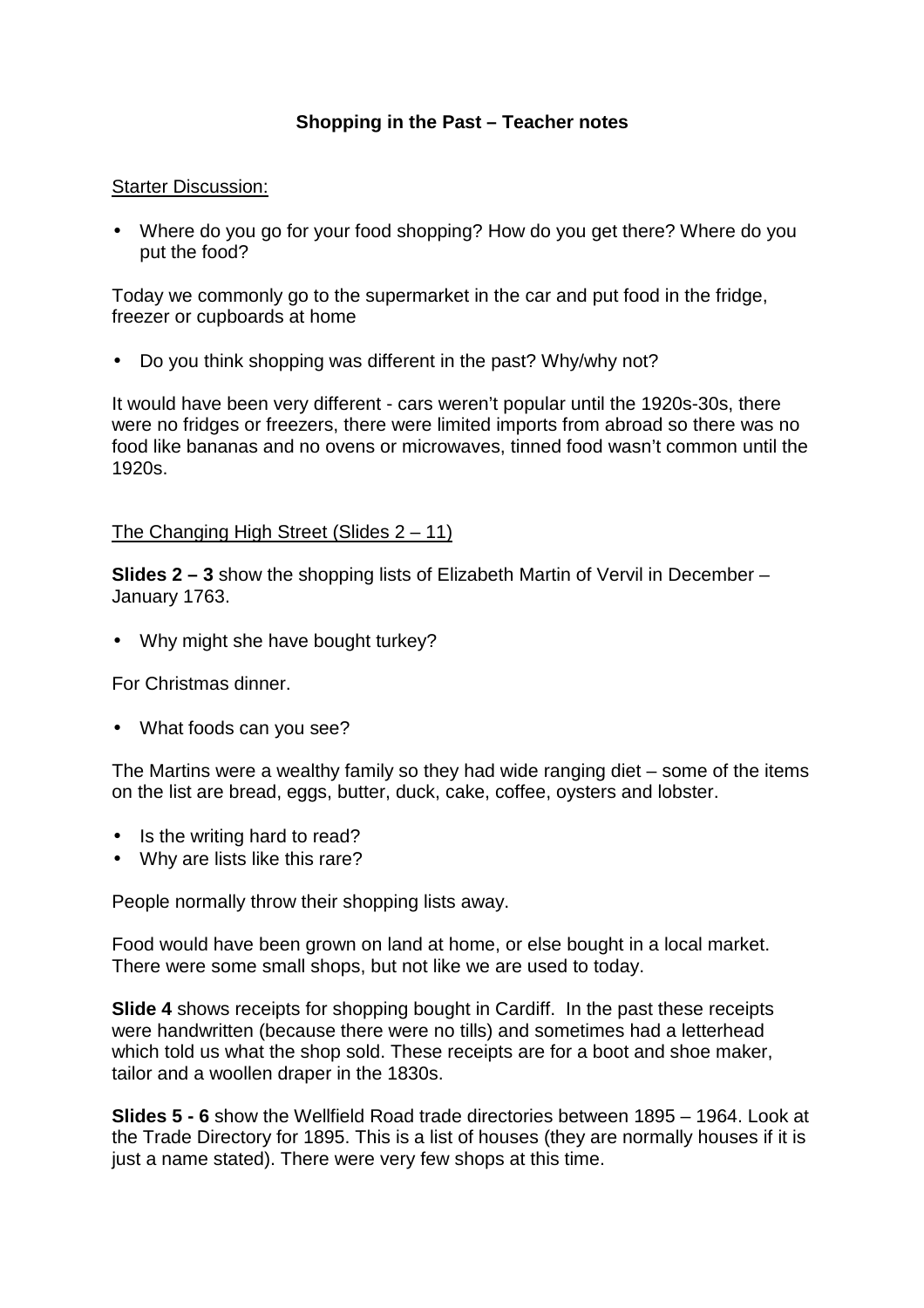• Compare the directory for 1895 with 1910 – what is the difference?

There are now some shops – for example a boot maker, fruiterer and a baker.

• Why do you think this is?

The population of Cardiff is growing and people need to buy goods so many of the houses are being converted into shops.

The Directory for 1924 shows even more shops opening such as a confectioner, milliner, boot maker, newsagent, fishmonger and a poulterer.

• What sort of shops can you find in the 1964 trade directory?

There is now a bank, wines and spirits shop, jeweller, hairdresser, wool shop and a carpet shop.

**Slides 7 – 8** show building plans for Wellfield Road for 1913 and 1926 and show how the houses in Wellfield Road were being changed into shops. The farthest left plan on Slide 7 shows what the ground floor looked like originally and the middle plan shows how it will change the front lawn and parlour into a shop area.

**Slides 9 – 11** These are photographs of shops on Queen Street and St Mary's Street at the end of nineteenth and early twentieth century.

• What can you see in these photos?

**Slide 9** shows a toy shop in Morgan Arcade. There are dolls, push along toys, skipping ropes, teddy bears hung up on the shop front. The shop assistants are dressed in long skirts and white blouses.

**Slide 10** shows Peglar's hardware store. There are tin baths and tin buckets hanging up outside. They also sell food items with cheese and butter advertised.

There are lines on this photo because the glass plate negative smashed.

**Slide 11** shows an ironmonger selling things like buckets, rolls of wallpaper, garden spades and coal skuttles (buckets). Another photo is of Frank's confectioners which sold cakes and piles of sweets to tempt customers. The butchers has meat hanging up outside! They also had grocery cans piled up and bags of potatoes.

• How different are they from our shops today?

We don't have items hanging outside as often. This was done to advertise products, now we have magazines and TV adverts. Some of us prefer to go to one shop and buy everything, at this time everyone had to get different things from different shops. Shops closed early on Wednesdays and were closed all day on Sunday.

Home delivery (Slides 12 – 15)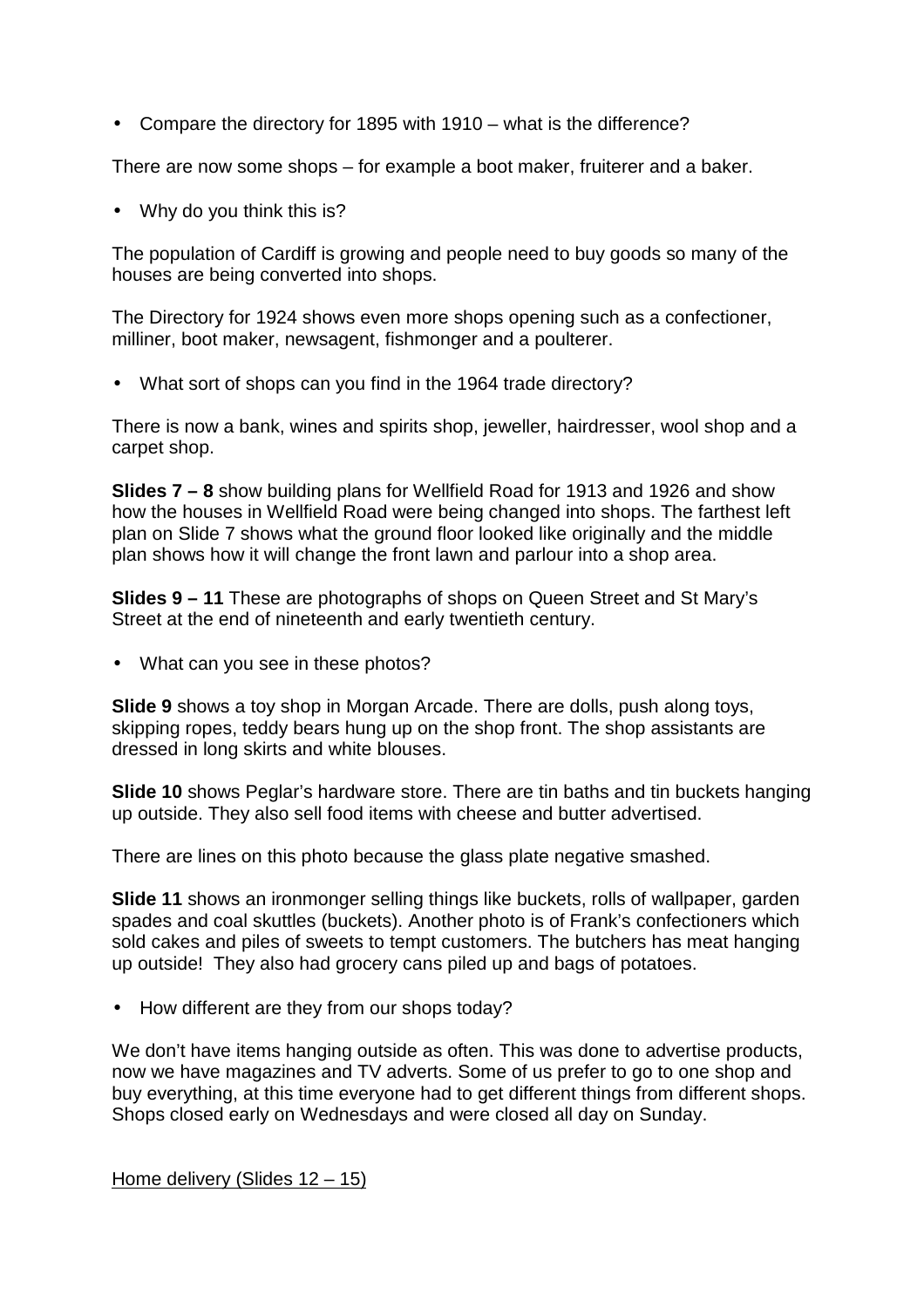**Slide 12** This is a baker's delivery book for a family in 1930-31. They could place weekly orders for bread, fancy bread, flour and confectionery.

**Slides 13 – 15** These are delivery carts. Dorothy Café had lots of carts to deliver bread and cakes all over Cardiff (slide 14). They started as carts pulled by horses but changed to motorised vans as motor travel become more popular.

• Do we have home delivery today?

We can do internet shopping and get the shopping delivered. Lots of people use this because it is easier and saves time.

• Why do you think people had shopping delivered in the past?

There were no cars or transport to start with. In the Victorian period and even up to the 1950s lots of shops would deliver goods to your house. Bakers, greengrocers, butchers would all deliver to your house. There were also milk carts where you could bring out a jug and ladle milk in, later this became milk men who delivered bottles of milk. The wealthy would have had all groceries and goods delivered to their houses.

## Cardiff City Centre (Slides 16 – 22)

**Slide 16** is a photograph of St Mary's Street in 1892 showing how busy it was becoming.

**Slide 17** is a photograph of the entrance to Cardiff Market Hall in the 1890s. It is still there today. You can see the scaffolding suggesting new shops are being built around it

**Slide 18** An advert for porters from 1863 - if you went shopping in the Market you could hire a market porter to carry home your shopping.

**Slides 19 – 21** These are photographs of newly established department stores (Seccombes and Howell's) in the 1920s and 30s.

• Can you name a department store in Cardiff today?

Howells, John Lewis, Debenhams, etc.

• What can you see in the photographs?

Most things were in cabinets, the shop assistants would fetch what you wanted. There are chairs for you to sit on while you made your purchases. They also sold a lot of haberdashery and fabric for people to make their own clothes or send them to a tailor or dressmaker. There weren't as many mass produced items at that time.

**Slide 22** shows Seccombes in the 1950s.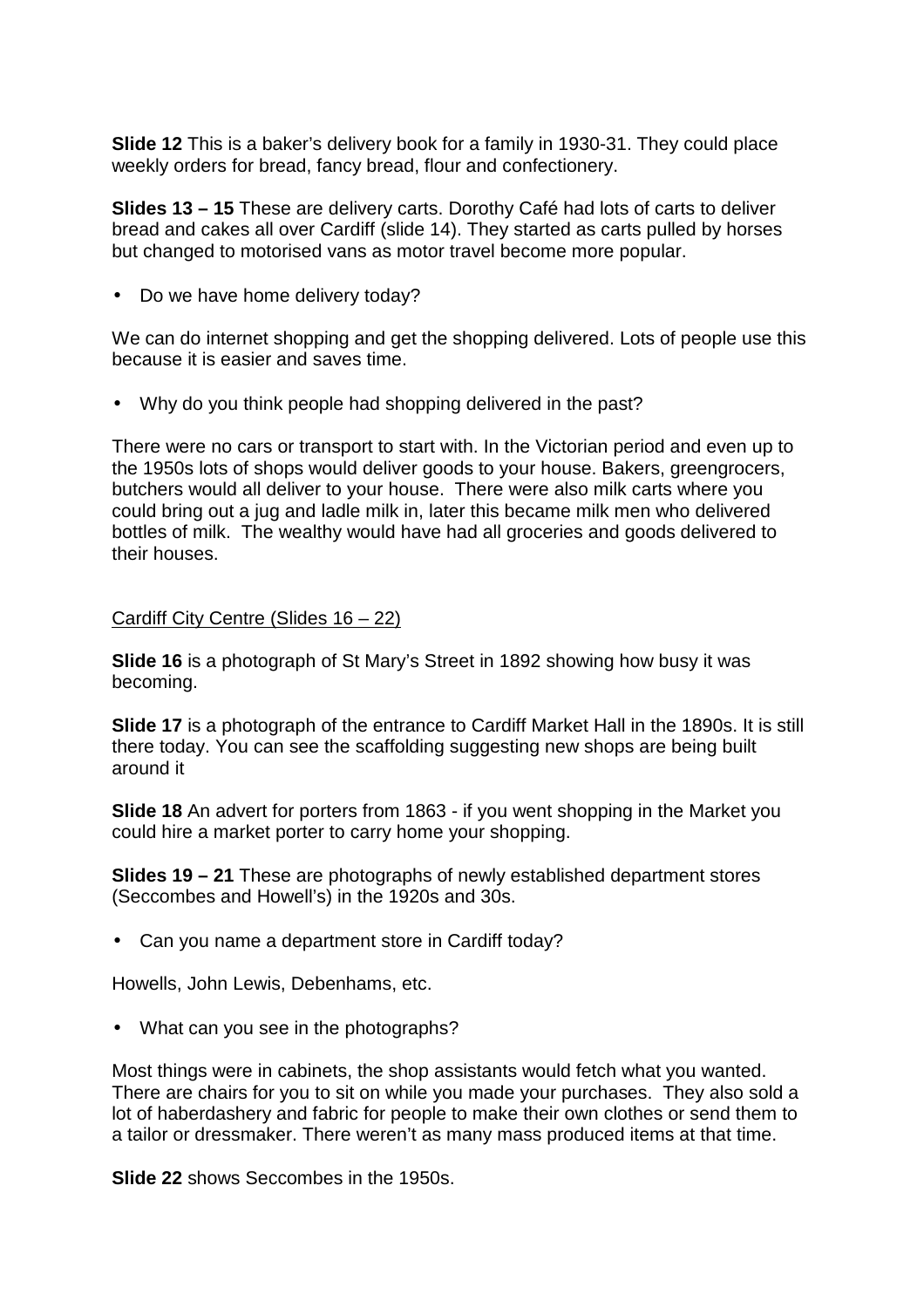• What might be happening here?

This is a queue for the January sales – people have always loved finding a bargain!

**Slide 23** Howell's Census from 1911 shows that lots of people actually lived over the shop. There were 140 people living there to work in the department store in roles such as salesmen and women, milliners and dressmakers.

Queen Street, St Mary Street and High Street were the main shopping streets developing at the end of the nineteenth century. They are still popular today. As the twentieth century progressed people had more money so they started to shop for leisure as well as for necessity.

### Cafes and Treats (Slides 24 – 31)

**Slides 24 – 27** These are photographs of the Dorothy Cafe and the Dutch Cafe in High Street and Queen Street. Both opened at the end of the nineteenth century when there was a growth in new cafes and restaurants.

• What can you see in these photographs?

These show the inside of the cafes and bakery, where you could buy cakes and bread to take home or sit in and have tea and cake. You can see the freshly made cakes and bakers covered in flour outside the bakery.

**Slide 28** Advertising posters on Queen Street around 1895.

• Can you see what they are advertising?

Grate polish, beds, oatmeal, Roath furnishing company, umbrellas, etc.

**Slides 29 – 30** Toblerone adverts from 1924. The packaging hasn't changed.

**Slide 31** A list of popular sweets

• Do you recognise any of these sweets? Have you ever tried any of them?

Barley sugar, aniseed balls, bon-bons, marshmallows, macaroons, toffee, rock, etc.

World War II and Rationing (Slides 32 – 36)

• Shopping became difficult in World War II; do you know why?

Cardiff was bombed to stop supplies coming in from abroad so things such as food were limited.

• If there wasn't as much food as usual, what do you think happened?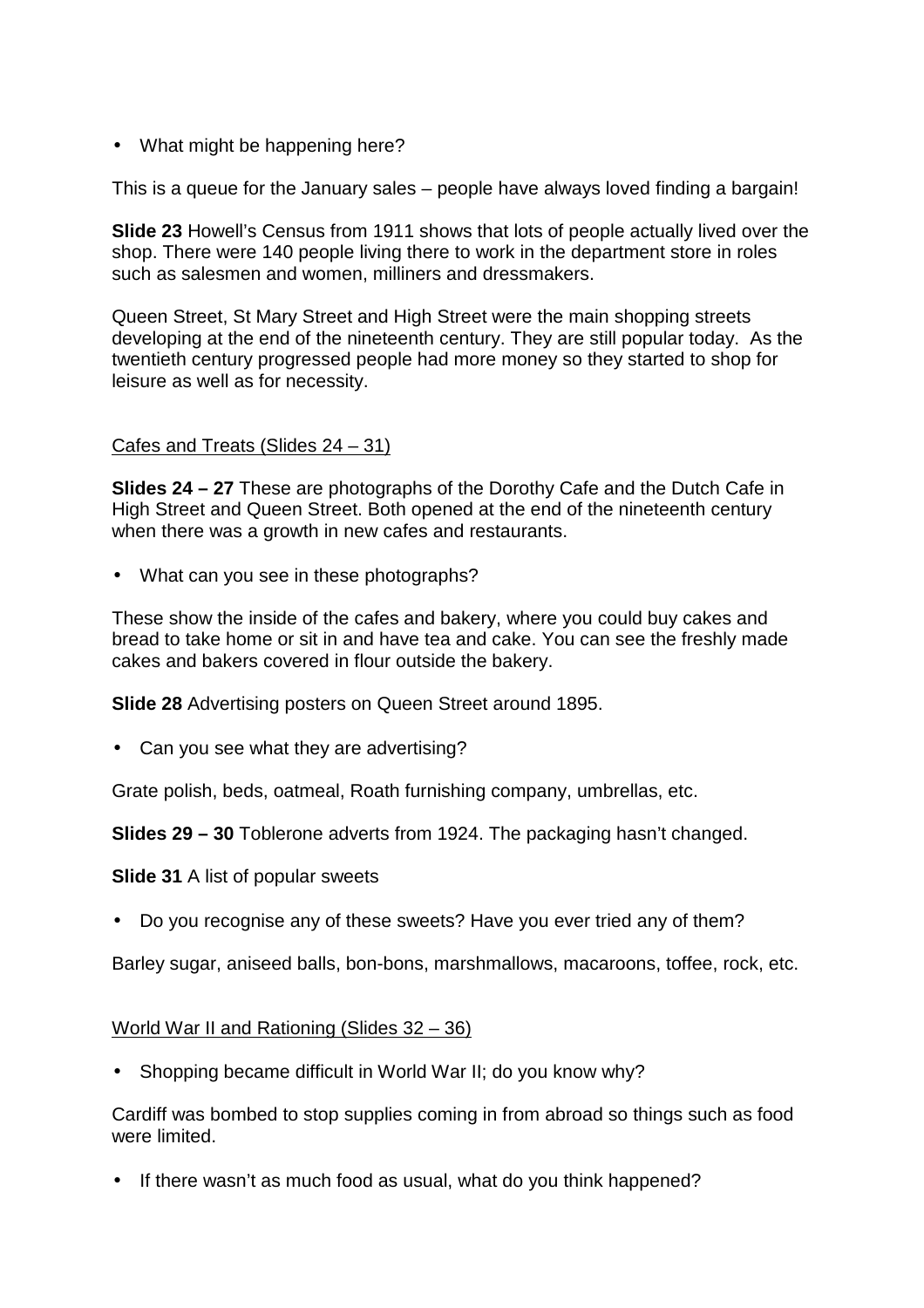The Government introduced rationing so that everyone got an equal share.

**Slides 32 – 33** These show a ration book. People were only allowed to go to certain shops to collect their food. Once they got their weeks' worth of food, it was marked in the ration book so everyone got the same amount.

**Slide 34** This is an extract from the Ninian Park School log book; it mentions gifts from the US. 'The gifts comprised boxes of sweets and games'.

• Why do you think games and sweets would have been such a special gift in the war?

We didn't have many sweets or toys here due to shortages and rationing. Sweets were rationed until 1953, a long time after war had ended in 1945.

• What else could people do to get themselves more food?

**Slide 35** This is a leaflet for the 'Dig for Victory' campaign. These show the government's plans to encourage people to grow their own food in their gardens or allotments so there was more to eat.

**Slide 36** This is a notice for the 'Wild Fruit Crop' campaign where children were encouraged to pick wild fruit and make jam at school.

• Do you think it was only food that was rationed?

No – other supplies such as paper, soap, clothing, etc were also rationed.

### The 1960s (Slides 37 – 45)

**Slides 37 – 41** A collection of photographs showing the David Morgan Department Store in the 1960s. Perhaps your parents and grandparents remember David Morgan's.

• What can you see in these photographs?

The toy department with dolls cribs, Christmas crackers (more choice than today), train sets, Christmas window display – what games are being advertised?

**Slide 42** These are colour photographs of Howells in 1965 to celebrate its 100<sup>th</sup> anniversary. It shows the perfumery department.

**Slides 43 – 45** These are clothing adverts from the 1960s. There are adverts for school uniforms and children's clothes. The scooter (slide 45) looks similar to ones we have today.

- Does your uniform look like this?
- Do you like the children's clothes that are advertised?